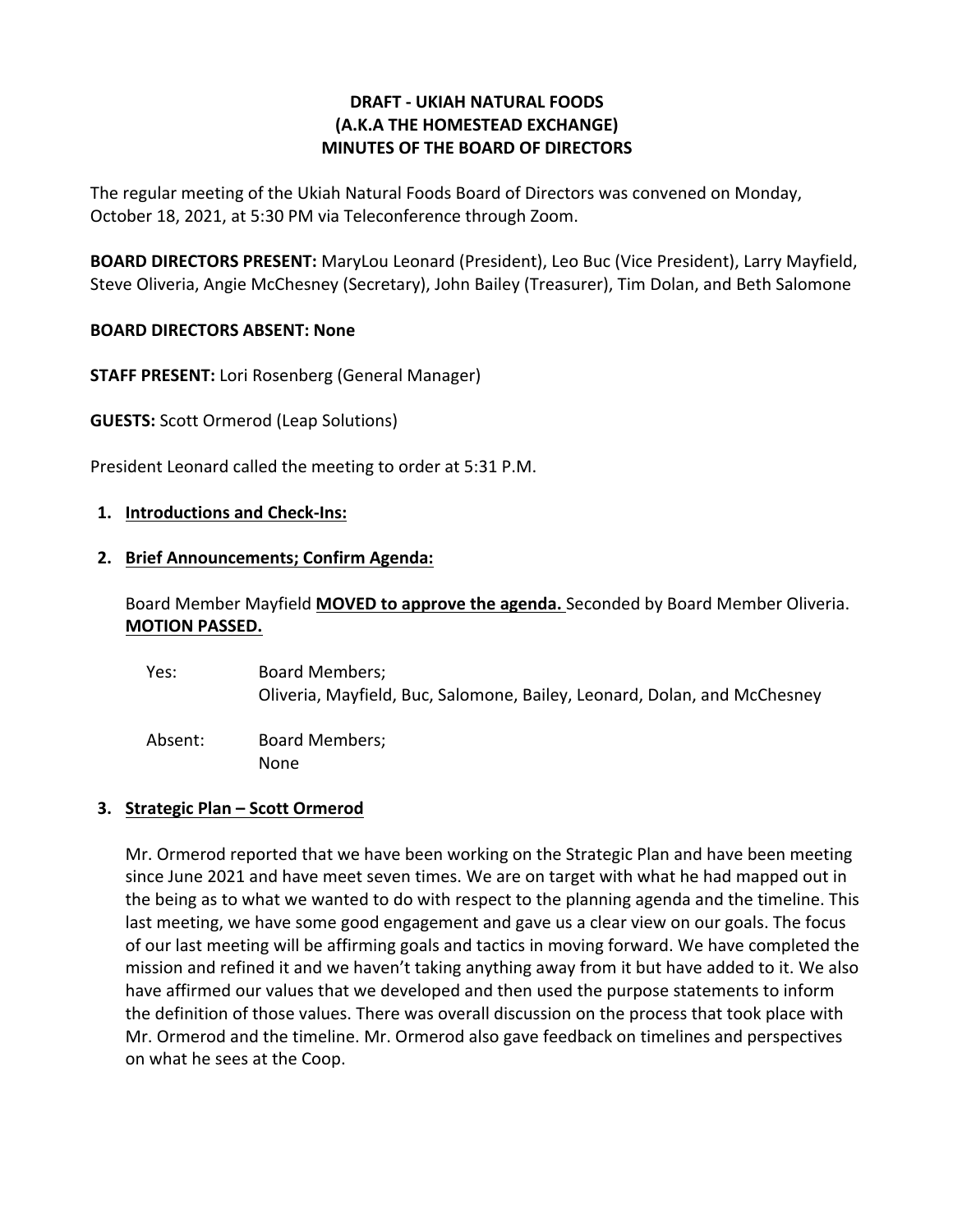## **4. Consent Agenda:**

President Leonard inquired if there are any items that needed to be pulled from the agenda or any corrections. The following minutes were pulled from the agenda, BDC minutes, Finance minutes, and September 20, 2021, BOD minutes.

Board Member Mayfield **MOVED to approve the agenda with the following minutes pulled BDC, Finance, and September 20, 2021, BOD minutes.** Seconded by Board Member Buc. **MOTION PASSED.** 

| Yes:    | <b>Board Members;</b><br>Oliveria, Mayfield, Buc, McChesney, Salomone, Bailey, Leonard, Dolan, and<br>McChesney |
|---------|-----------------------------------------------------------------------------------------------------------------|
| Absent: | Board Members;<br><b>None</b>                                                                                   |

GM Rosenberg stated that the following corrections needed to be made to the Finance Committee.

- Under August sales review: Third paragraph last sentence should read "82 because we are **escheating** right now"
- Under Expansion/Remodel: Second to last sentence, "We are only **\$1,479** over budget" (not \$14K over).

Board Member Salomone stated the following corrections to the following minutes.

On the board meeting minutes of September 20, 2021.

- On the consent agenda, adding the corrections presented of the spelling of last name.
- On the finance committee meeting minutes, there was discussion on Tim Dolan and him being a member owner vs committee member and that he needed to be moved to being a committee member on the minutes.
- On the topic of the Board Evaluation, Board Member Salomone stated the evaluation should be tied to what the committee/board is currently working on or that we have completed. The evaluation has too many questions, and some questions can be eliminated.

### On the Finance minutes

- Under the committee calendar item, we were talking about Board feedback on the budget development and 'Board Member Salomone suggested consideration for funding allocation to remodel the break room and adjacent offices.'
- Board Member Salomone "checked her files during the meeting and didn't find anything. Suggested the former Chair of Finance Committee, Leo Buc, be contacted for the most recent version of the charter. Committee Member Salomone would check her files to see if there is an updated version of the Charter & Committee Goals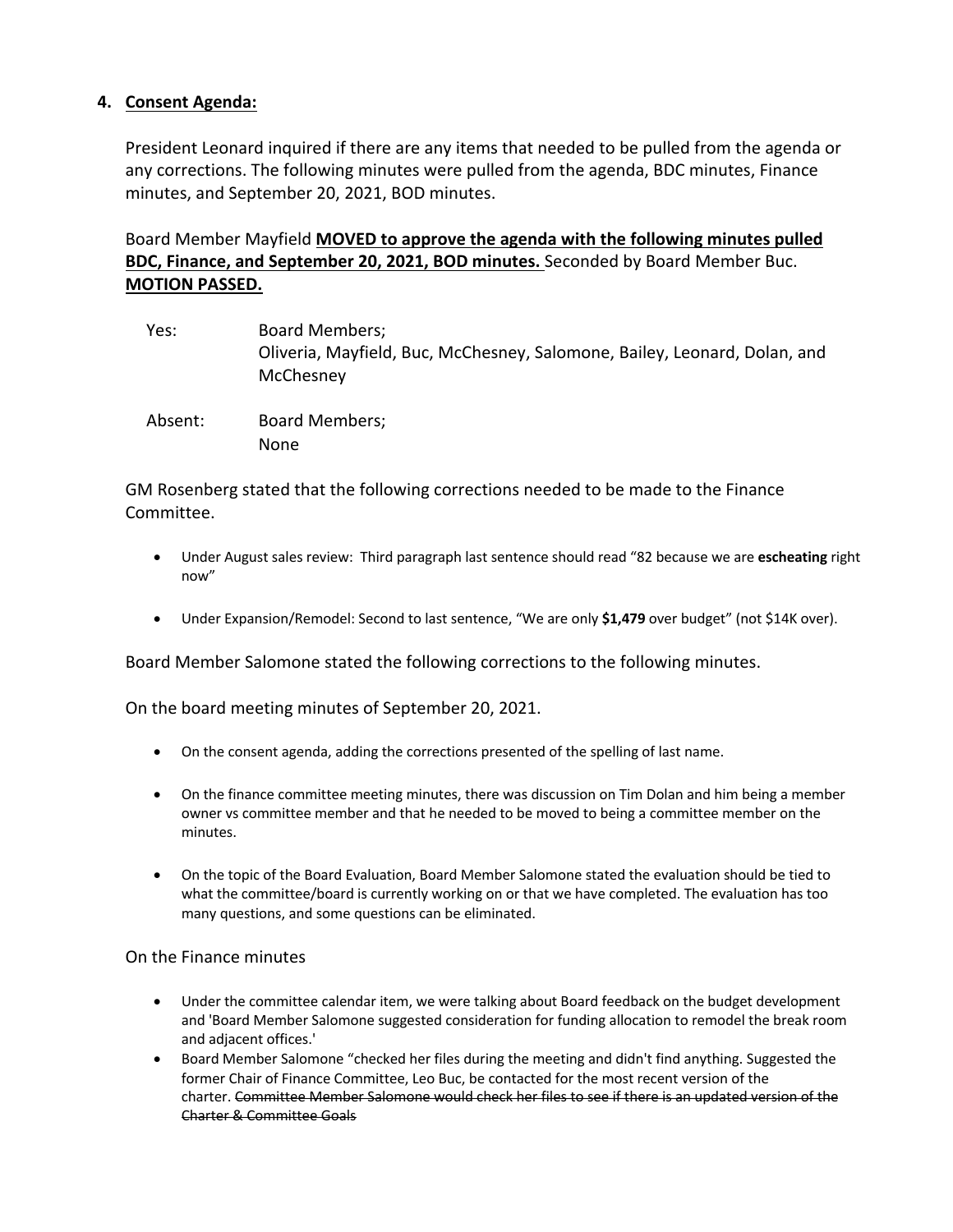- Under the EDI item, 'Salomone offered to contact Rosanne Ibarra to conduct a Board training on EDI.'
- Under the board discount item, please change to 'Salomone noted an increased Board discount may provide additional incentive for recruiting new board members.' and strike the following: Committee Member Salmone stated that this was not a topic of the BDC but there would be an agreement with the change. This might be more of an incentive to get board members and as have a problem recruiting and I don't think there's a stretch to go to 20%.

On the BDC minutes

- Under Board eval document item, what document did Leo send out from strategic planning? Leo sent out the Board Evaluation through Survey Monkey to the Board members.
- Under the Board Orientation, 'Salomone noted the Board needs to appoint new Board member Tim Dolan a Board mentor and provide him access to the dropbox.'

## Board Member Salomone **MOVED to approve with the correction as presented.** Seconded by Vice President Buc. **MOTION PASSED.**

| Yes:    | <b>Board Members;</b><br>Oliveria, Mayfield, Buc, McChesney, Salomone, Bailey, Leonard, Dolan, and<br>McChesney |
|---------|-----------------------------------------------------------------------------------------------------------------|
| Absent: | Board Members;<br>None                                                                                          |

#### **5. GM Report:**

GM Rosenberg stated that we are only \$1,479 over budget from the expansion/remodel. It was also stated that the sales in deli/food-to-go are doing well and that we are working on getting the hot food service going. We are also seeing supply issues as well as seeing prices going up. We are also hiring staff for the kitchen.

GM Rosenberg stated that we have a great marketing team as we just did a mass mailing that went out to 250 new residents that moved into the area. We are also looking at doing a sponsor ship for KZYX and we are also sending out e-blasts in English and Spanish.

GM Rosenberg stated that we are doing a membership drive in October, and we are having a lot of people joining, they get a free bag and entered into a drawing. Board Member Bailey stated that cashiers are not asking non-members to join, GM Rosenberg stated that she will talk about this with the front ended manager again.

GM Rosenberg stated that webcart sales have plummeted. Marketing Manager Boyd will be doing posts on social media highlighting webcart and getting people to try use it. The billboard graphic has been changed to the bowls and that's nice to see.

GM Rosenberg stated that the FFCFRA expired on 9/30 and that we have come up with an incentive not only to get staff vaccinated but to cover them as well when out due to COVID. We have had 21 employees that have tested positive.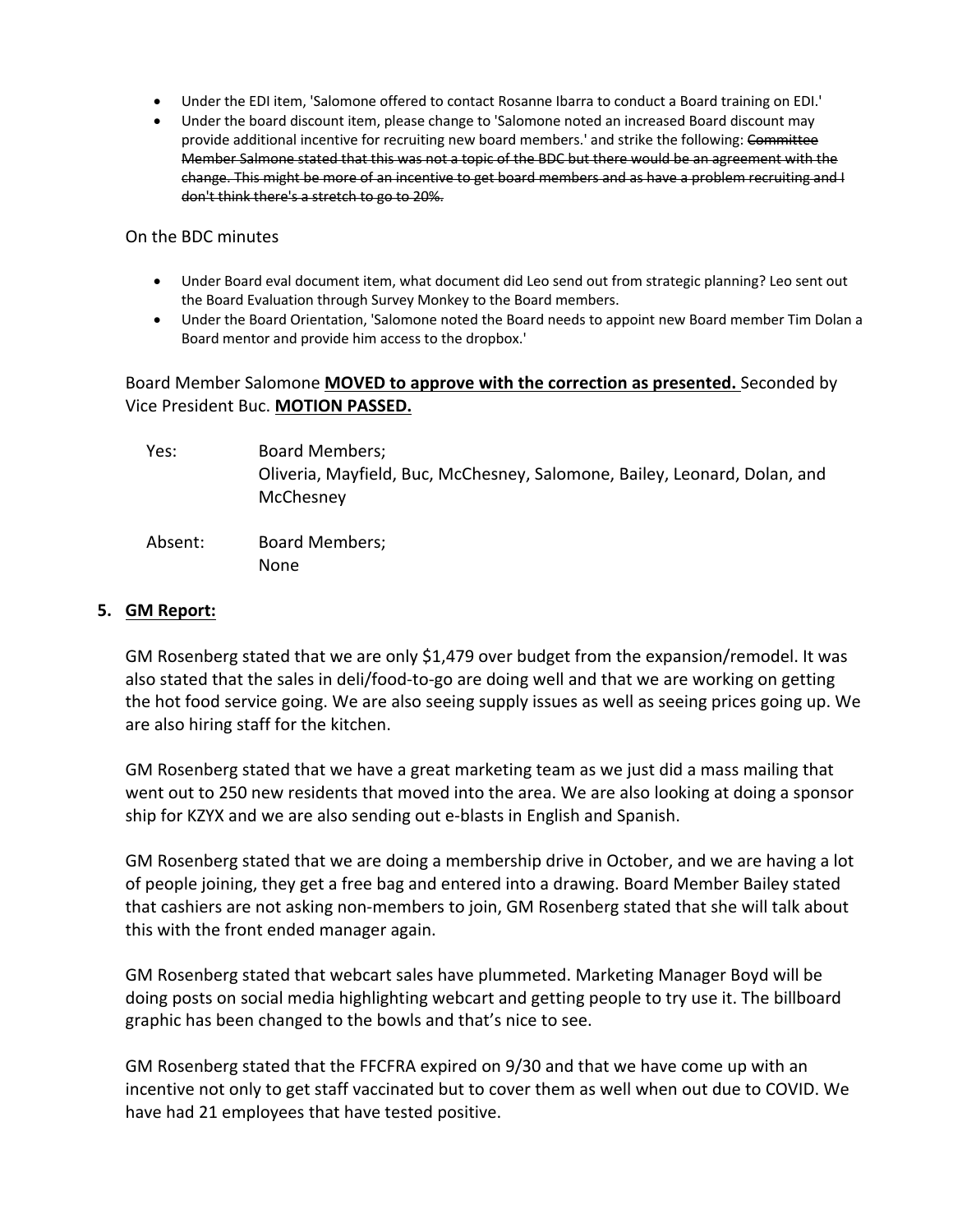Vice President Buc inquired if we are still getting quarterly sales data from the western corridor? GM Rosenberg stated that we are not getting that information anymore and that they are not able to provide financial data on other Coop's anymore. We are not able to see that data.

## **6. ORC Update (Shopper Survey & Discount):**

Board Member Oliveria stated in the ORC meeting there was a discussion on how to get more members, and it was brought up that increasing the senior discount to see if we can get more members in that age range. We also discussed increasing the board discount to again see if that would bring in more members. The committee also talked about the Shopper Survey, and we wanted to see what the board thought about it.

President Leonard stated that for the questions on why we like the Coop we should rank them in order.

Board Member Bailey stated that on the list of other stores we should add, Foodmaxx, and Walmart. Would we want to add the question of what promotions would you like to see at the Coop?

GM Rosenberg stated that there are nine questions, we do have another question on where members shop for food as we didn't want to list each store in the area.

Vice President Buc stated that if we used the Coop members numbers rather than asking, we could identify the people by their member number and then we would have all these data associated with that number. GM Rosenberg ask VP Buc if he wanted to join her and Marketing Manager Boyd in looking and reviewing the survey. President Leonard stated that this is an ORC item, and it should be brought back to that committee for discussion.

# **7. Board Discount**

Board Member Bailey stated that he inquired on how the board discount percent came around to be what it was and then had asked Accounting Manager Wright on running some projections on if we increased board discount to either a 15% or 20% just to see. This might be an enhanced discount for people to join the board as an incentive, and then is also seems that the workload has increased on being on the board and the increase would be nice as it's an incentive for what the board does and the time it takes. There's a projection document attached to the board packet. It's not that much of an increase on when looking the projections, there was also discussion with the committee on also giving the board a stipend but then the board would have to be given a 1099. There was also discussion on the 15%as it would match what the employees get as there may be push back on the board getting 20% and the employees getting 15%.

GM Rosenberg stated that she suggests the 15% and that if we do a stipend that it should be based on attendance in order to get the stipend and that the board discount goes to the board member and not to everyone in a communal household situation. The discount would be applied to their families in that household (spouse/partner).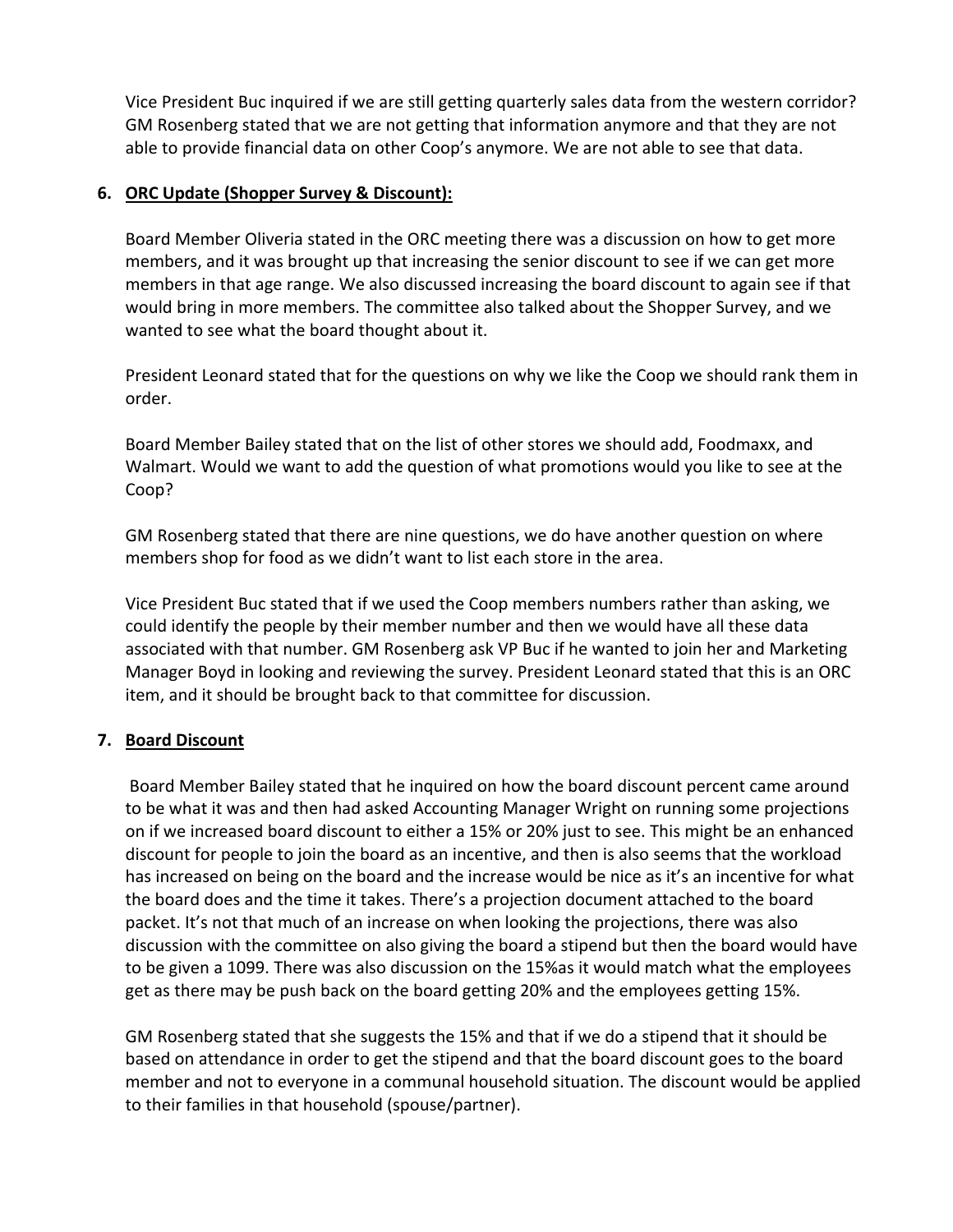Board Member Salomone stated that she is in favor of a range of 15%-20%, and not a stipend.

Vice President Buc stated that it should match what the employee discount is and that there is no needed for stipend.

President Leonard stated that she agrees with other board members and what they have stated, no stipend and keeping the board discount up to par with the employees.

# Board Member Bailey **MOVED to raise the board discount to match the employee discount and only include family that lives in the same household.** Seconded by Board Member Salomone. **MOTION PASSED.**

- Yes: Board Members; Oliveria, Mayfield, Buc, McChesney, Salomone, Bailey, Leonard, Dolan, and **McChesney**
- Absent: Board Members; None

## **8. Final Remodel Report**

GM Rosenberg stated that the final numbers in her report show \$1,479 over budget. Board Member Bailey stated that the team did great work with that little of over run, good job to the team. The board also acknowledged GM Rosenberg and the team.

### **9. GMEC:**

GM Rosenberg is working on her annual report and should have it to the Board by the end of the month. All the board members will get a Survey and the annual report, and the board will have a week to complete the survey. GM Rosenberg stated that the report will only be January through September.

### **10. Little Questions:**

Board Member Salomone inquired about someone being Board Member Dolan's board buddy. President Leonard stated that Board Member Buc has volunteered. Board Member Salomone stated that in BDC meeting it was suggested that board Member Dolan spend 10 min with each board member to have a brief discussion.